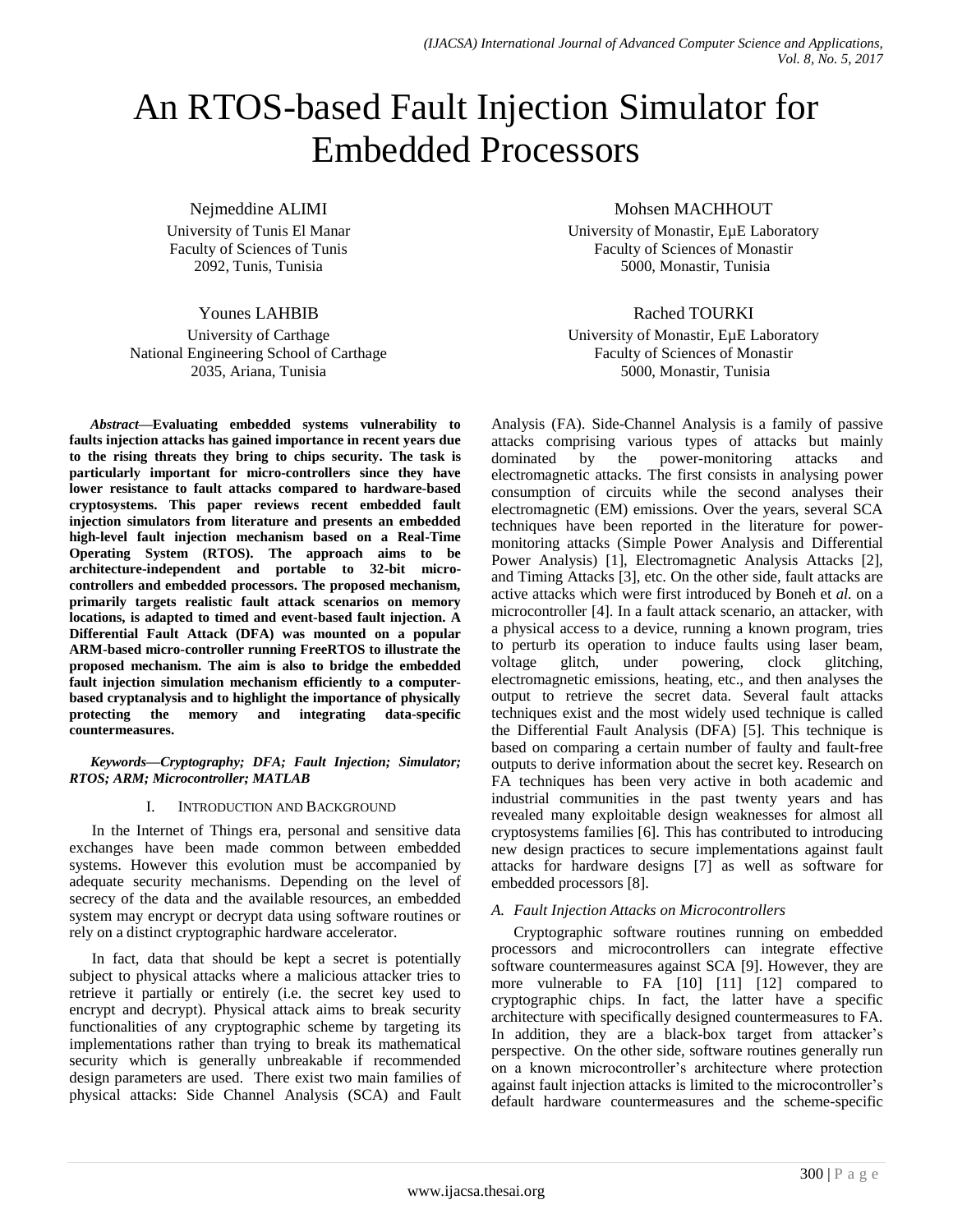software countermeasures [13]. Recent works, try to fill this gap by combining software SCA and FA countermeasures in general purpose microcontroller [14].

Developing tools and methods to evaluate vulnerabilities on embedded processors is a well-established field of research particularly for constrained devices. Memory is in particular subject to FA as it holds sensitive data and due to the fact that it can be accurately faulted using devices like laser [15] [16].

## *B. Fault Injection Simulation*

While no standard testing approach can ensure resistance against all attacks, the physical fault injection is of great importance to characterize real fault effects on targeted chips. However, the cost of an efficient fault injection equipment is high (about 150,000  $\epsilon$  for a standard laser fault injection platform [11]). In addition to that, the process is risky (the target chip may be damaged) and time-consuming. Furthermore, physical fault injection has low controllability and observability over faults and over the collected data which reduces its effectiveness. On the other side, because the effects of faults manifest themselves at the software level, faults have been modelled in the literature.

# *1) Fault models*

Fault effects on microcontroller basically consist on tempering the value of a single or multiple bits. The fault distribution (number of bits) depends on the type of attack, the fault injection equipment and its accuracy. Fault targets either control or data flow.

- *Control flow :* To model a fault on the control flow (Program Memory), two fault models are commonly considered: (1) instruction corruption and (2) instruction skipping [17]. Based on bits tampering, the fault model size depends on the microcontroller's architecture.
- *Data flow:* In literature, data flow fault refers to fault on the processed data. Such faults can be modelled by memory corruption fault model with a granularity of bit, byte and multiple bytes [18].

With identified fault models, evaluation of robustness against fault attacks has been made easier and optimized under simulation. In fact, two families of simulation techniques have been developed to supplement the physical fault injection mechanism: Emulation-based techniques and Simulation-based techniques. Such techniques try to replicate the effect of the physical fault injection.

#### *2) Fault injection simulation techniques*

Emulation-based fault injection techniques are based on using targeted hardware implemented on FPGA instead of a computer-based simulation. This technique frees the simulation from assumptions on fault models and allows rapid attacks. Based on either reconfiguration [19] or instrumentation [20], those techniques combine the speed of physical fault injection and the flexibility of simulation. However, despite operating very closely to the real target, they remain physically different.

On the other side, Simulation-based fault injection techniques can be divided into three categories. First, the Fullsoftware simulation, a technique that doesn't use specific target architecture and considers complex fault models associated with powerful attacks scenarios and where formal tools are generally used [21]. Second, the Hardware-aware simulation , a technique that relies on specific hardware models accuracy and needs large development effort and long simulation times [22][23]**.** The third category, the one on the scope of this paper, is known as the Software-Implemented Fault Injection (SWIFI) techniques. SWIFI techniques are a wide and diverse set of software mechanisms and tools dedicated for testing vulnerability to faults through software. SWIFI techniques are known to be flexible and to have good observability and controllability over injection of faults making them reliable solutions to evaluate the countermeasures against FA. SWIFI can be either used at compile-time or at run-time. For a broader review of fault injection techniques and tools, including SWIFI techniques, the reader may refer to the up-to-date surveys [24], [25] and [26].

Embedding a fault injection simulator allows simulating faults on the real target running real software and is advantageous over other simulation techniques as it releases the simulator from the assumption on the target model. The task is particularly challenging due to the limited software and hardware resources available in a chip to run the mechanism while providing a realistic fault injection. The realism of the fault attack simulation is also dependent on the fault model accuracy.

The aim of this work is to propose an embedded programlevel, portable and run-time mechanism of fault injection simulation for embedded processors and microcontrollers. The mechanism takes advantage of an RTOS to manage a run-time attack scenario when associated with a computer-based cryptanalysis program in Matlab. The remainder of the paper is organized as follows: A review and discussion of recently embedded fault injection simulators and similar mechanisms from literature, is presented in section II, followed by the proposed mechanism in section III. A test case and results are given in section IV to validate the proposed approach. Finally, section V summarizes the paper and draws future works.

#### II. RELATED WORKS

Embedded Fault simulators are generally written in machine language (i.e. assembler) but the higher level language could still be used as a support. In [27], authors carried out a simulation of fault injections attack after experimentally characterizing fault effects on control flow (instruction skipping and instruction corruption fault models) on a 32-bit microcontroller (ARMv7 core). Close to the hardware level, the fault models proved to be realistic. A semimanual embedded simulation process was applied in debugging mode using a specific program based on Keil UVSOCK library[28]. Due to writing protection on Flash Memory, the latter's content was shifted to RAM. The fault injection process needed frequent stops and restarts of the processor, which altered measuring correct latencies within the target and run-time fault injection simulation.

In [29], an architecture-specific fault injection attack strategy was presented. The attack consists of modifying a load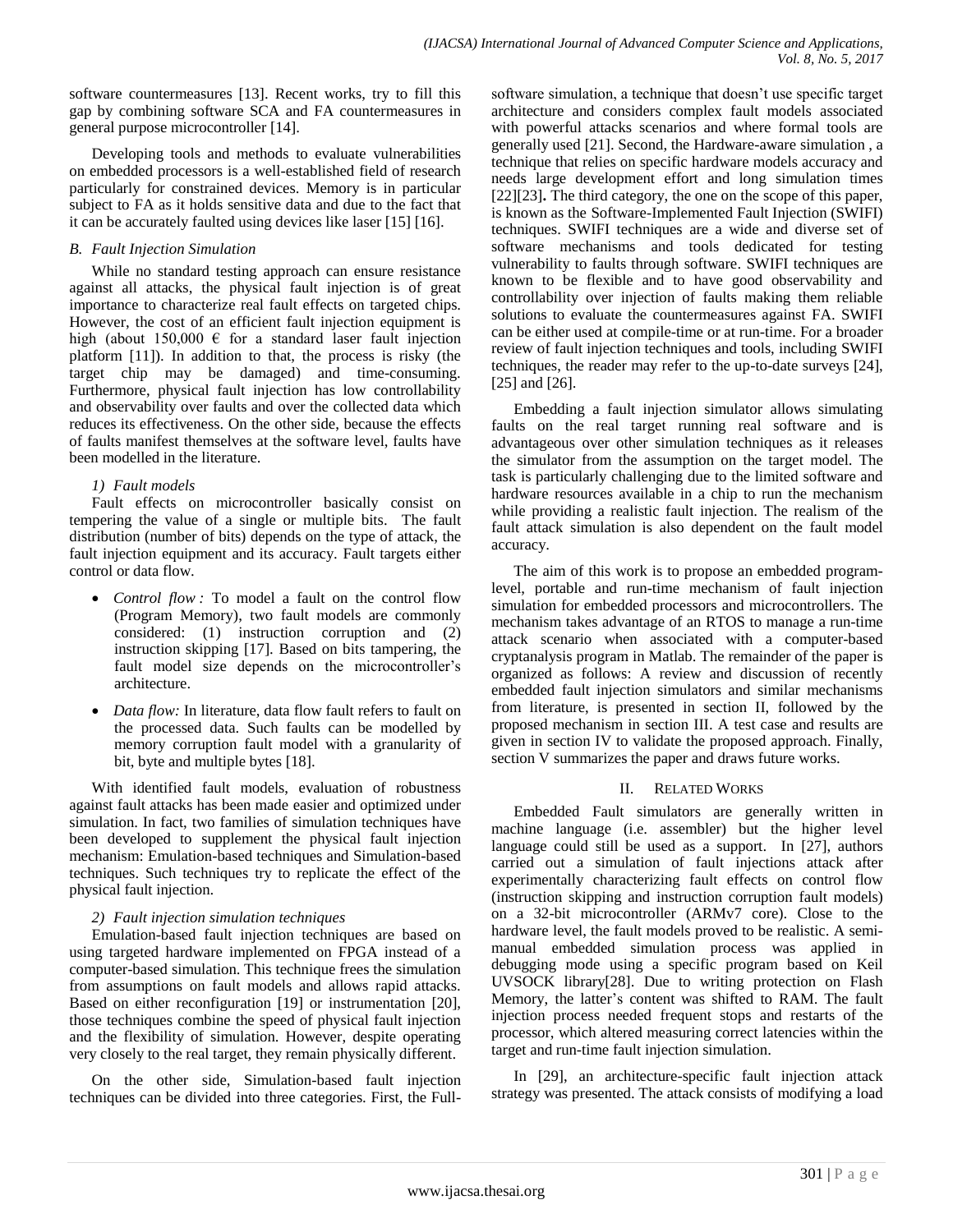instruction to load externally controlled values into the Program Counter (PC). Authors target is a feature rich ARMv7-based SoC (1GHz, DDR3/400Mhz RAM, Gigabit Ethernet, etc.) in which an operating system (Ubuntu 12.04) was installed to simulate the fault injection. The corruption of the program's instructions, running on a shell code inside a Linux application, was done the function of flipped bits in a Python wrapper. The run-time simulation was very fast and fault injection results were immediately printed on the terminal. However, the embedded simulator largely depends on the SoC and the OS features, making the reproduction of the same mechanism on lower range hardware yet to demonstrate.

In [30], authors presented an Embedded Fault Simulator (EFS) dedicated to smartcards. The simulator consists of two complementary modules: one, written in C, to integrate the EFS as a service in the smartcard OS, the other, in assembly, is the fault injection mechanism. The reachable fault models of the EFS are: instruction skipping, instruction alternation and data modification with a granularity of bit, byte and word. The EFS is highly configurable for each fault model. The injection mechanism basically relies on predetermined interruption routines triggered by the microcontroller's timer. The EFS was tested on an ARMv7-M architecture. Although having many exploitation possibilities, the EFS injection mechanism is architecture-dependent and relies on timer's availability within the target, limiting therefore its portability.

On the other side, high-level fault injection simulation is generally praised for its speed compared to low-level counterpart and benefits from using the programming language to inject faults. In [31], authors presented a methodology to secure any application with formally verified countermeasures at C-level automatically. To evaluate the efficiency of the proposed methodology, a computer-based simulation of a realistic C-level fault attack (jump attack), using a Python C parser was conducted. The simulation was much faster than equivalent assembly-level exhaustive jump fault attack on an AES encryption function. The latter took 3 weeks on ARMv7- M architecture, using Keil ARM-MDK compiler and Keil simulator. The countermeasures added upon C-level fault injection campaign enabled to defeat 60% of the attacks at the assembly level. The C-level fault model doesn't have the same fault coverage of assembler-level but the number of covered attacks-to-time (or to-test cases) ratio was much higher [32] and helpful to detect many weaknesses at source code level.

Simulating a fault attack generally requires three software components: A simulator of the target architecture, a fault injection mechanism, and a cryptanalysis program to provide the fault parameters (time, location, fault granularity, etc.) to the injection mechanism and process the received faulted outputs according to the chosen FA scenario.

In the reported works, few details were given on the software cryptanalysis process associated with the fault injection mechanism.

This could be explained by the fact that some works were limited to demonstrate the practicality of the approach without running related cryptanalysis. Also, this is due to the fact that the addressed attack models where control flow attack, which doesn't generally require processing several ciphers [33] [34]. However, for Data flow attacks, considering that the number of samples needed for a successful attack is not negligible, running an on-target data flow attack simulation requires efficient communication between the target-based injection mechanism and the computer-based cryptanalysis program. While many works concentrated on simulating attacks on the control flow, data flow wasn't much addressed. I fact, despite being more complex and expensive to set up physically, compared to the control flow attack, the data flow attacks are still feasible using optical fault platform (laser), and recently using clock glitching [35] and voltage glitch [36] with different fault model granularities.

In this paper, an embedded fault injection simulation on the data flow was addressed. An ARM-based microcontroller (Cortex-M4 core) was used where an RTOS was embedded to manage the fault injection mechanism according to received parameters (fault location, corrupted data value, etc.) from a computer-based cryptanalysis program (in Matlab) applying an FA attack scenario.

## III. PROPOSED FAULT INJECTION SIMULATOR

## *A. Fault Injection Method*

A benefit from working on RTOS instead of developing all in application-level holds in the processing organization and portability of the code. In fact, several working tasks sharing access to data (writing or reading) can run through sharing mechanisms provided by the OS. In particular, FreeRTOS which is a class of RTOS designed to be small enough to run on a microcontroller although it is not limited to microcontroller applications. FreeRTOS, written in C, provides the core real time scheduling functionality, inter-task communication, timing and synchronization primitives [37]. In addition, unless low-level (assembly) calls are made in the program, the code will be portable between all supported architectures, hard core and soft core processors families (ARM Cortex-MX, Atmel AVR, Microchip PIC32MX, Freescale, PowerPC Xilinx Microblaze, Altera NIOS II, etc.).

In this work, FreeRTOS was used on the targeted hardware, an STM32F4 MCU (ARM Cortex-M4 core), to provide runtime execution and flexibility to the fault injection mechanism and bridge it efficiently to the cryptanalysis program.



Fig. 1. Synoptic diagram of the FA platform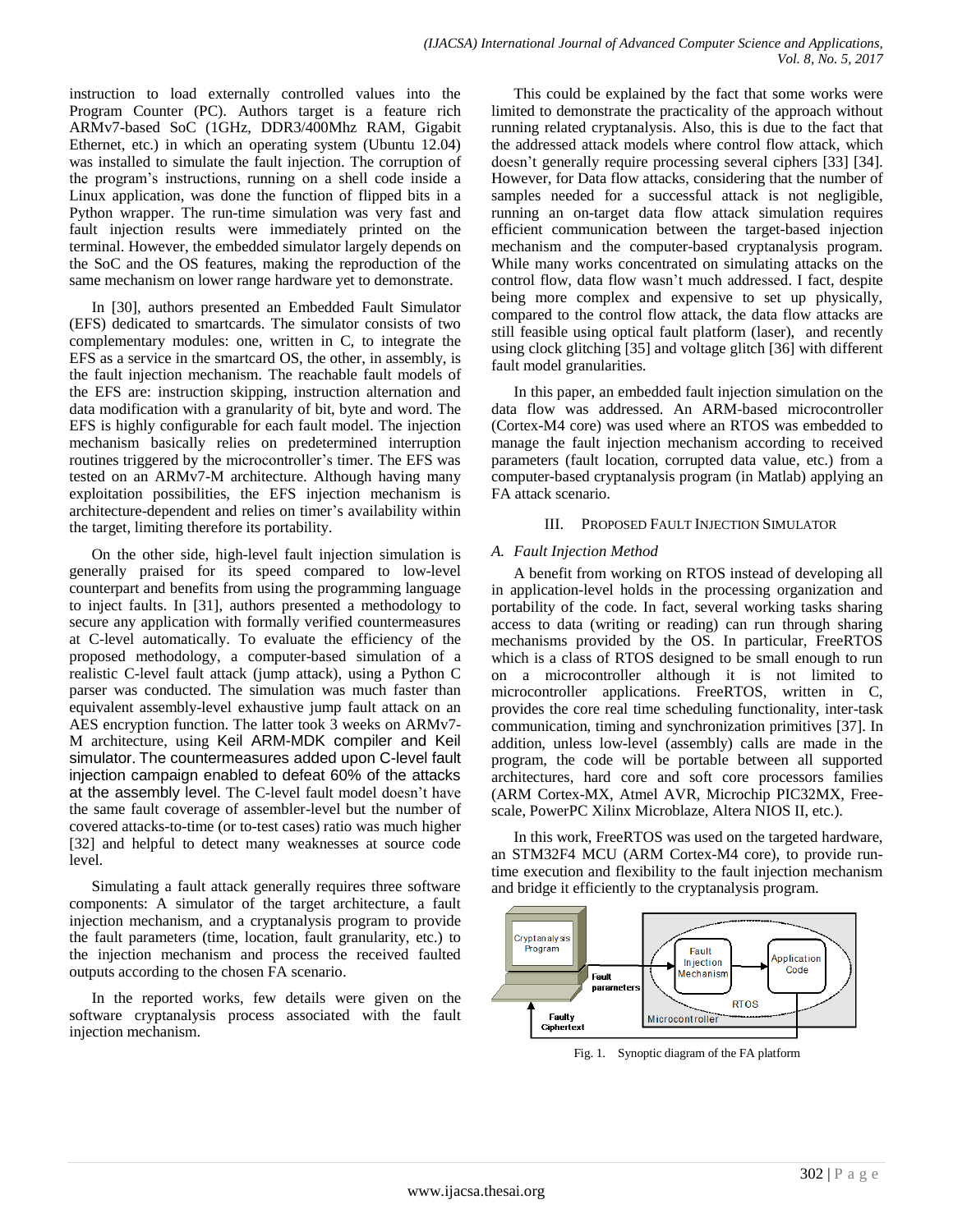Because of the complex and time consuming computations involved in cryptanalysis, the latter is not embedded on the microcontroller and runs on a computer. Figure 1 shows a synoptic diagram of the complete Fault Analysis (FA) platform.

When setting up a fault injection environment, a Fault Injection Policy should be defined. Table 1 gives the fault injection policy followed in the FA platform.

TABLE I. FAULT INJECTION SIMULATION POLICY

| <b>Abstraction Level</b>  | C                        |
|---------------------------|--------------------------|
| Considered fault model(s) | Data corruption          |
| <b>Granularity</b>        | bit, byte                |
| <b>Fault location</b>     | Data flow                |
| <b>Injection time</b>     | Event and time triggered |
| <b>Fault duration</b>     | Transient                |
| Mean                      | Data replacement         |
| Input data for the system | Random value             |

#### *B. Fault Injection and attack mechanism*

The simulator makes use of the RTOS to control the fault injection and associated attack. The simulator provides memory data manipulation fault and temporal triggers. Those triggers are inserted with minimal modification on the target application, and there is no need for running it in debugging mode except the first run. In what follows, the steps used to set up the fault injection mechanism and run an attack are given.

*1) Debug mode run:* Check the sensitive data to be faulted (obtain memory addresses).

*2) Golden run:* It will serve to get the correct output for a reference plaintext.

*3) Triggers insertion in the cryptographic code:* The triggering code monitors a specific data depending on its value, the cryptographic code is suspended.

*4) Fault parameters reception:* data address, faulted value, etc. are received from the cryptanalysis program.

*5) The fault Simulator starts the Application code (Cryptographic algorithm).*

*6) Application code suspension:* The fault simulator suspends the Application code and injects a fault.

*7)* The cryptographic code is resumed.

*8)* The simulator sends the faulty outputs to the cryptanalysis program.

*9)* New fault parameters are received.

*10)*Check if the cryptanalysis program recovered the secret key, otherwise return to step 4.

## *C. FreeRTOS threads management for fault injetion*

The FreeRTOS is a multitasking operating system using a scheduler to decide on the task to execute. At every interrupt from the system timer, the scheduler accord processing time to the highest priority task. In the proposed mechanism, the fault injection simulator was divided between three threads:

- Control Thread: Manages the communication with the cryptanalysis computer (fault parameters reception, faulty ciphertext sending, etc.).
- Injection Thread: The thread in charge of data corruption.
- Application Thread: Encapsulates the C code target of the fault injection.

The working of the simulator is based on a binary semaphore that synchronizes the three threads. The cryptographic code is encapsulated in the Application Thread. A representation of the working of the threads is depicted in Figure 2 where the steps 1-to-4 are explained as follows:

*1)* The Control Thread is the starting point of the fault injection, and is the thread with the highest priority. Upon receiving the fault parameters from a computer via UART, the Control Thread stores the fault parameters, releases the semaphore and suspends itself.

*2)* The Application Thread, having a lower priority, waits for the semaphore. Once obtained, Thread2 starts the cryptographic code. During its execution, the trigger monitors a change in a specific data and consequently releases the semaphore and suspends the Thread2. Furthermore, the extra code (monitor and suspend the thread) does not modify the targeted data location and allows resuming the Application execution from the suspended state. **The conduct of the conductive of the conduction**  $\mathbf{V}(\mathbf{z}, \mathbf{S}, \mathbf{X}, \mathbf{S})$ .<br> **The conduct of the conductive set of the conduct of the set of the set of the set of the set of the set of the set of the set of the se** 

*3)* The Thread3, i.e. the injection Thread, has the lowest Priority and obtains the semaphore after target code suspension. In this thread, the sensitive data is corrupted according to the received parameters. Then, Thread3 permutes the priorities of Thread1 and Thread2 so that the latter obtains the next semaphore. Finally, Thread3 releases the semaphore and suspends itself.



Fig. 2. Semaphore-based threads synchronization of the Simulator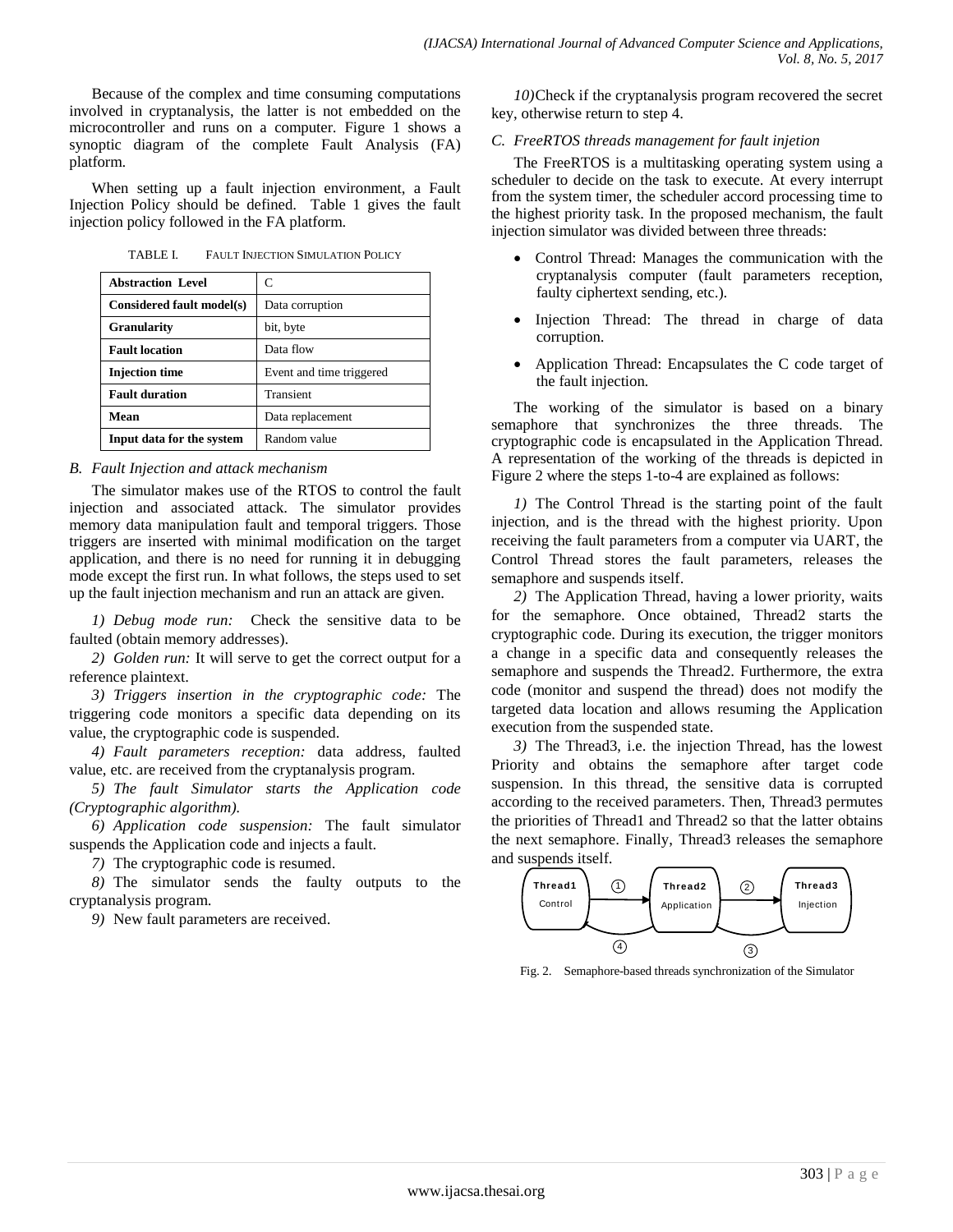*4)* The Thread2 resumes from where it was suspended with its sensitive data now corrupted. The calculations are done and a faulty ciphertext is generated. Then, the thread releases the semaphore and suspends itself.

At the next passage by the Control thread, the latter sends the faulty output to a computer via UART and waits for new parameters. Once received, the priorities of Thread1 and Thread2 have permuted again (original priorities are restored). Then, a new round of fault injection is started from step 1 until no new parameters are received meaning that the secret data (i.e. secret key) was successfully retrieved by the cryptanalysis program.

## IV. TEST CASE AND ANALYSIS

The Simulator has been implemented on a development board (STM32F4 Discovery) build around the ARM Cortex-M4 processor. STM32 Family of microcontrollers features some integrity and safety mechanisms. In particular, for fault Injection attacks some hardware countermeasures exist like the Error Correction Code (ECC) and the Parity check. Both mechanisms, according to the constructor [38], ensure robust memory integrity and harden the protection against fault injection attacks. ECC protection is integrated with Flash memory controller while Parity Check is intended for the SRAM memory. However, such protections are only available in some chips (F0, F3, L0, L1 and L4 families). In another hand, software countermeasures against data corruption attack were successfully bypassed by multiple faults injections in [39] on an ARM Cortex-M3 using laser and in [35] on an ATmega163 microcontroller using clock glitching.

#### *A. Attack Scenario*

Dusart attack [34], a DFA attack on the popular and widely used Advanced Encryption Standard (AES) [40] was selected to be implemented in the platform. This attack demonstrates that using a fault on one byte anywhere between the  $8<sup>th</sup>$  round MixColumn and  $9<sup>th</sup>$  round MixColumn, an attacker would be able to retrieve the secret key using less than 50 faulty ciphertexts. The cryptanalysis program, i.e. the main part of the Dusart attack scenario, was written in Matlab based on the original algorithm [34]. As a target, an implementation of an AES-128 ECB encryption algorithm written in C and optimized for ARM architecture was used [41]. In AES-128, the "State" is a 4x4 array of coefficients in bytes (0-255) holding a portion of the data to be encrypted. The State goes through 4 transformations (SubBytes, ShiftRows, MixColumn and AddRoundKey) for 10 rounds (except the MixColumns operation which is not used in the  $10<sup>th</sup>$  round) to generate the encrypted data.

In the Dusart attack, one of the bytes of the State array before the MixColumn transformation of the  $9<sup>th</sup>$  round is replaced by a faulty value (Figure 3). The faulty byte will then be propagated by the MixColumn and spread over four bytes of the State. There is a linear relation between the four induced faults. For each byte, it is possible to find a set of possible value of induced fault, and then a set of possible values for the

round key 10 ( $K_{10}$ ). Finally, once  $K_{10}$  is found, it the entire secret key can be recovered.



Fig. 3. Fault propagation in the State array in the Dusart attack[34]

According to the attack scenario, the State array is the target data of the fault injection. The Dusart attack on the FA platform was applied following the steps detailed in III.B. The attack simulation was performed using the setup that follows:

Computer-based cryptanalysis: A Matlab program of Dusart DFA running on an Intel i7-3770 at 3.40 GHz and connected to the microcontroller through a PL2303 UART Adapter.

Microcontroller: An STM32F407VG (Cortex-M4 ARM core). The fault injection trigger is a conditional statement on the round counter to inject faults in the  $9<sup>th</sup>$  round and before the MixColumn transformation.

# *B. Results and discussion*

Retrieving the correct  $10<sup>th</sup>$  RoundKey required 50 random fault injections on array positions number: 1, 5, 9 and 13 and took 490 seconds (~8:12 min). The Fault mechanism, including the Application code, occupied 18 Kbytes of Flash memory and 14 Kbytes of RAM. This represents only 1.8 % of the total flash memory and 7% of available RAM.

Table 2 shows a comparison of the proposed fault injection simulator with the similar fault injection mechanisms that were discussed in section II. The proposed simulator has the advantage of portability to different architectures and the very low memory overhead that comes with it. Also, using a highlevel programming language brings a significant flexibility to the simulator though at the expense of covering control flow attacks which are generally modelled in assembler. One cryptanalysis algorithm was tested, but other algorithms targeting data flow are also applicable like those proposed by Giraud [33] and Tunstall [42], among others.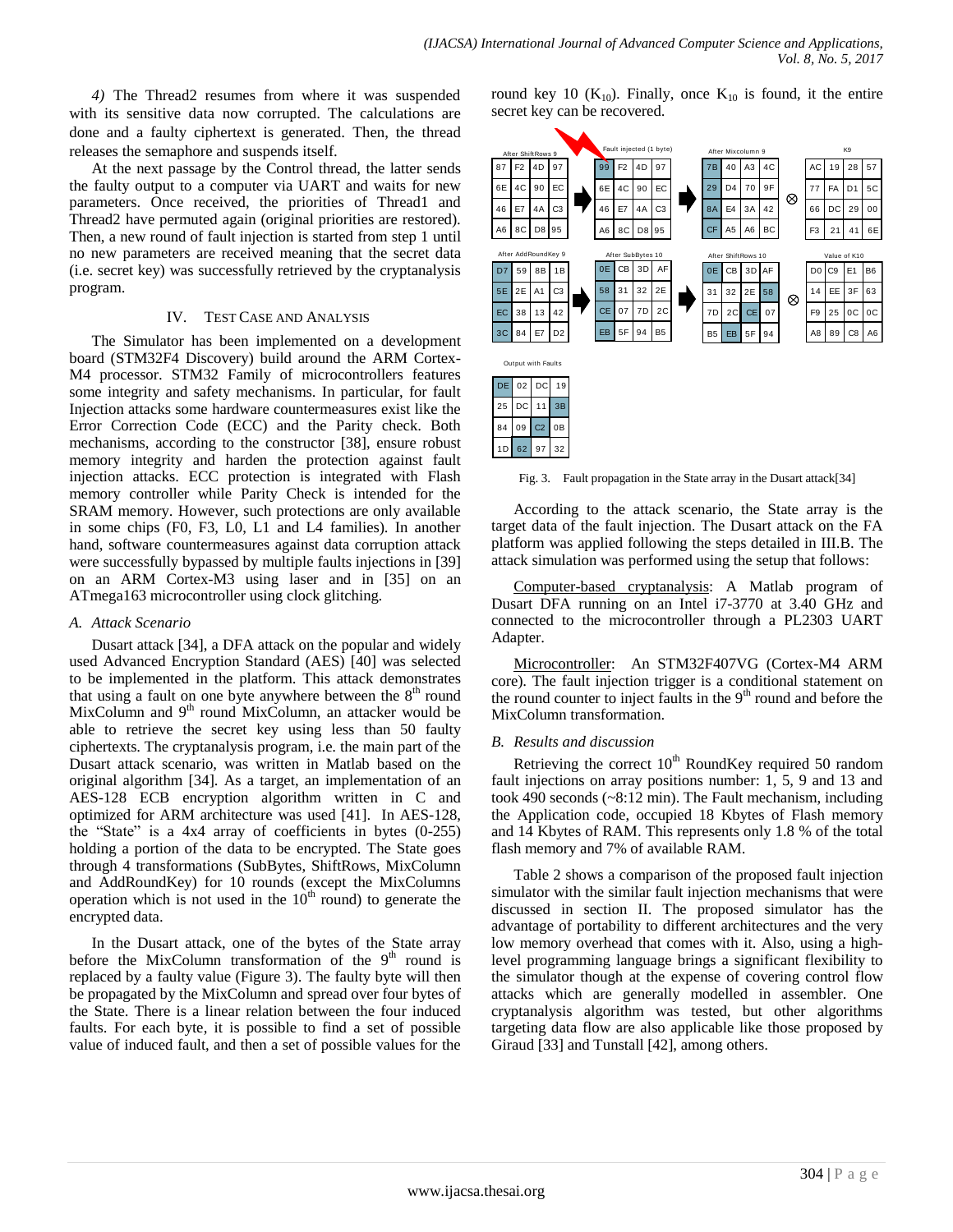| <b>Reference</b>                                                                          | <b>Abstraction</b><br>Level                       | <b>Fault Target</b>        | <b>Runtime</b><br>attack | Granu-<br>larity | <b>Embedded</b> | <b>OS</b><br>Support | <b>Tool</b> set                                      | <b>Target</b><br>core             | <b>Architecture</b><br>specific |
|-------------------------------------------------------------------------------------------|---------------------------------------------------|----------------------------|--------------------------|------------------|-----------------|----------------------|------------------------------------------------------|-----------------------------------|---------------------------------|
| $[27]$                                                                                    | Low Level <sup>1</sup>                            | Control flow               | No<br>(manual)           | instruction      | N <sub>o</sub>  | ۰                    | Program based on<br>Keil UVSOCK<br>library           | ARM <sub>v7m</sub><br>Cortex-M3   | Yes                             |
| $[31]$                                                                                    | High Level <sup>2</sup>                           | Control flow               | Yes                      | C Line           | N <sub>o</sub>  |                      | Keil ARM-MDK<br>compiler and<br>simulator            | $ARM-v7m$                         | No                              |
| $[30]$                                                                                    | High Level <sup>2</sup><br>Low Level <sup>1</sup> | Data flow,<br>Control flow | Yes                      | <b>B</b> yte     | Yes             | Smart-<br>Card OS    | Embedded as an<br>OS service.                        | ARMv7-M<br>Cortex-M4              | Yes<br>(ASM part)               |
| $[29]$                                                                                    | Low Level <sup>1</sup>                            | Control flow               | N <sub>o</sub>           | instruction      | Yes             | Ubuntu<br>12.04      | <b>ARM</b> Simulator<br>$(C+$ Python +<br>shellcode) | ARM <sub>v</sub> 7-A              | Yes                             |
| This Work                                                                                 | High Level <sup>2</sup>                           | Data flow                  | Yes                      | C variable       | Yes             | Free-<br><b>RTOS</b> | $RTOS + Matlab$<br>Cryptanalysis                     | ARM <sub>v7</sub> -M<br>Cortex-M4 | N <sub>o</sub>                  |
| Assembler, <sup>2</sup> C Language<br><b>TT</b><br>$0$ $\sim$ $\sim$ $\sim$ $\sim$ $\sim$ |                                                   |                            |                          |                  |                 |                      |                                                      |                                   |                                 |

TABLE II. COMPARAISON OF THE EMBEDDED FAULT INJECTION SIMULATOR WITH SIMILIAR WORKS

#### **CONCLUSION**

In this paper, a novel high-level embedded simulator for fault injection attacks on microcontrollers was proposed. The simulator relies on a real-time operating system (FreeRTOS) to accurately inject simple or multiple faults on data flow and carries out a complete attack scenario with the support of a computer-based cryptanalysis program. The proposed mechanism was tested for fault attack on data flow (Dusart attack) and can be applied to other attack scenarios. A number of improvements can still be made to the simulator like how to monitor and tamper sensitive data when using a proprietary code with a read-out protection. Another prospect of this work could be investigating on high level simulation of control flow fault injection attack with a realistic fault model. Similar to [30], combining FA attack with SCA to bypass the embedded hardware countermeasure can be investigated as well. A different perspective of this work could be in countermeasure integration. In fact, the OS can be used to integrate software countermeasures like dummy threads execution to mask the power traces or other physical signals that may leak exploitable information about the secret key.

#### **REFERENCES**

- [1] P. Kocher, J. Jaffe, and B. Jun, "Differential Power Analysis," in Proceedings of the 19th Annual International Cryptology Conference on Advances in Cryptology, 1999, pp. 388–397.
- [2] W. van Eck and Wim, "Electromagnetic radiation from video display units: An eavesdropping risk?," Computers & Security, vol. 4, no. 4, pp. 269–286, Dec. 1985.
- [3] P. C. Kocher, "Timing Attacks on Implementations of Diffie-Hellman, RSA, DSS, and Other Systems," in Proc. of Advances in Cryptology (CRYPTO 1996), Lecture Notes in Computer Scicence 1109, 1996, pp. 104–113.
- [4] D. Boneh, R. A. Demillo, and R. J. Lipton, "On the importance of checking cryptographic protocols for faults," in International Conference on the Theory and Applications of Cryptographic Techniques, 1997, vol. 1233, pp. 37–51.
- [5] E. Biham and A. Shamir, "Differential fault analysis of secret key cryptosystems," in Proc. of Advances in Cryptology (CRYPTO 1997), Lecture Notes in Computer Scicence, 1997, vol. 1294, pp. 513–525.
- [6] M. Joye and M. Tunstall, Fault Analysis in Cryptography. Berlin, Heidelberg: Springer Berlin Heidelberg, 2012.
- [7] D. Karaklajic, J.-M. Schmidt, and I. Verbauwhede, "Hardware Designer's Guide to Fault Attacks," IEEE Transactions on Very Large Scale Integration (VLSI) Systems, vol. 21, no. 12, pp. 2295–2306, Dec. 2013.
- [8] N. Theissing, D. Merli, M. Smola, F. Stumpf, and G. Sigl, "Comprehensive Analysis of Software Countermeasures against Fault

Attacks," in Design, Automation & Test in Europe Conference, 2013, pp. 404–409.

- [9] G. Agosta, A. Barenghi, G. Pelosi, and M. Scandale, "The MEET Approach: Securing Cryptographic Embedded Software Against Side Channel Attacks," IEEE Transactions on Computer-Aided Design of Integrated Circuits and Systems, vol. 34, no. 8, pp. 1320–1333, Aug. 2015.
- [10] T. Korak and M. Hoefler, "On the effects of clock and power supply tampering on two microcontroller platforms," in Proceedings - 2014 Workshop on Fault Diagnosis and Tolerance in Cryptography, FDTC 2014, 2014, pp. 8–17.
- [11] J. Breier and D. Jap, "Testing Feasibility of Back-Side Laser Fault Injection on a Microcontroller," in Proceedings of the WESS'15: Workshop on Embedded Systems Security - WESS'15, 2015, pp. 1–6.
- [12] N. Moro, A. Dehbaoui, K. Heydemann, B. Robisson, and E. Encrenaz, "Electromagnetic fault injection: Towards a fault model on a 32-bit microcontroller," in Proceedings - 10th Workshop on Fault Diagnosis and Tolerance in Cryptography, FDTC 2013, 2013, pp. 77–88.
- [13] N. Moro, K. Heydemann, A. Dehbaoui, B. Robisson, and E. Encrenaz, "Experimental evaluation of two software countermeasures against fault attacks," in Proceedings of the 2014 IEEE International Symposium on Hardware-Oriented Security and Trust, HOST 2014, 2014, pp. 112–117.
- [14] J. Breier and X. Hou, "Feeding Two Cats with One Bowl: On Designing a Fault and Side-Channel Resistant Software Encoding Scheme," in RSA Conference Cryptographers' Track (CT-RSA 2017), 2017.
- [15] M. Agoyan, J. M. Dutertre, A. P. Mirbaha, D. Naccache, A. L. Ribotta, and A. Tria, "How to flip a bit?," in Proceedings of the 2010 IEEE 16th International On-Line Testing Symposium, IOLTS 2010, 2010, pp. 235– 239.
- [16] B. Selmke, S. Brummer, J. Heyszl, and G. Sigl, "Precise Laser Fault injections into 90nm and 45nm SRAM-cells," in International Conference on Smart Card Research and Advanced Applications (CARDIS 2015), 2015, pp. 193–205.
- [17] N. Moro, A. Dehbaoui, K. Heydemann, B. Robisson, and E. Encrenaz, "Electromagnetic fault injection: Towards a fault model on a 32-bit microcontroller," in Proceedings - 10th Workshop on Fault Diagnosis and Tolerance in Cryptography, FDTC 2013, 2013, pp. 77–88.
- [18] M. Agoyan, J. M. Dutertre, A. P. Mirbahat, D. Naccache, A. L. Ribottat, and A. Tria, "Single-bit DFA using multiple-byte laser fault injection," in 2010 IEEE International Conference on Technologies for Homeland Security, HST 2010, 2010, pp. 113–119.
- [19] L. Sterpone and M. Violante, "A new partial reconfiguration-based fault-injection system to evaluate SEU effects in SRAM-based FPGAs," in IEEE Transactions on Nuclear Science, 2007, vol. 54, no. 4, pp. 965– 970.
- [20] S. A. Hwang, J. H. Hong, and C. W. Wu, "Sequential circuit fault simulation using logic emulation," IEEE Transactions on Computer-Aided Design of Integrated Circuits and Systems, vol. 17, no. 8, pp. 724–736, 1998.